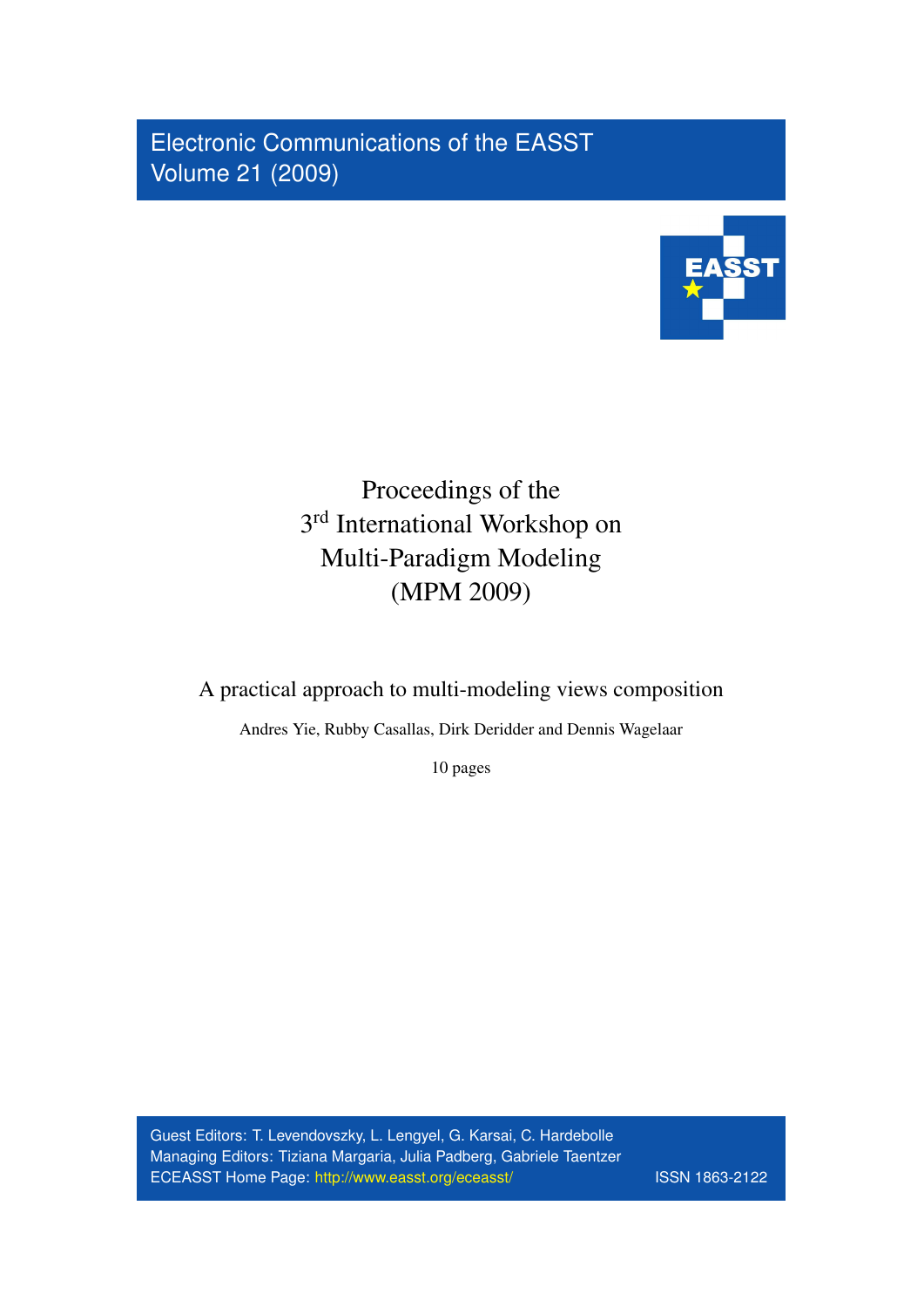

## A practical approach to multi-modeling views composition

<span id="page-1-4"></span><span id="page-1-3"></span><span id="page-1-1"></span><span id="page-1-0"></span>Andres Yie $^{13*}$  $^{13*}$  $^{13*}$  $^{13*}$ , Rubby Casallas $^2$  $^2$ , Dirk Deridder $^{4\dagger}$  $^{4\dagger}$  $^{4\dagger}$  and Dennis Wagelaar $^{5\ddagger}$  $^{5\ddagger}$  $^{5\ddagger}$ 

1 [a-yie@uniandes.edu.co](mailto:a-yie@uniandes.edu.co) 2 [rcasallas@uniandes.edu.co](mailto:rcasallas@uniandes.edu.co) Grupo de Construcción de Software Universidad de los Andes, Bogota, Colombia

3 [ayiegarz@vub.ac.be](mailto:ayiegarz@vub.ac.be) <sup>4</sup> [dirk.deridder@vub.ac.be](mailto:dirk.deridder@vub.ac.be) <sup>5</sup> [dennis.wagelaar@vub.ac.be](mailto:dennis.wagelaar@vub.ac.be) System and Software Engineering Lab (SSEL) Vrije Universiteit Brussel, Brussels, Belgium

<span id="page-1-6"></span>Abstract: The use of several view models to specify a complex system is a common practice to provide the most appropriate abstractions to model its diverse concerns. When several view models are used to specify a system, it is necessary to compose them to generate the application. When the view models are expressed in different Domain Specific Modeling Languages a problem arises because a *heterogeneous composition* is required. A possible approach to avoid a heterogeneous composition is to transform the diverse models into low-level models using a common low-level modeling language as target. Therefore, when all the view models are transformed in low-level models specified with a common language, it is possible to apply a *homogeneous composition* to obtain the final application. However, it is necessary to identify the elements to compose in the low-level. In this paper, we present an automatic mechanism to identify which elements will be composed. This mechanism is based on defining correspondence relationships between the high-level view models and automatically deriving new correspondence between the generated low-level models.

Keywords: Model Driven Engineering, Model transformation, Model composition, Multi-paradigm modeling

### 1 Introduction

The use of several models to specify a complex system is a common practice in software engineering. The main objective is to provide the most appropriate abstractions to specify the diverse concerns involved (e.g., UML Class diagrams to specify structure, UML State charts to specify behavior); each of these models is called a view model.

<span id="page-1-2"></span><sup>∗</sup> This author is sponsored by the Caramelos project (VLIR)

<span id="page-1-5"></span><sup>†</sup> This author is sponsored by the MoVES project (IAP, Belgian Science Policy)

<span id="page-1-7"></span> $\ddot{\text{ } }$  This author is sponsored by the VariBru project (ISRIB)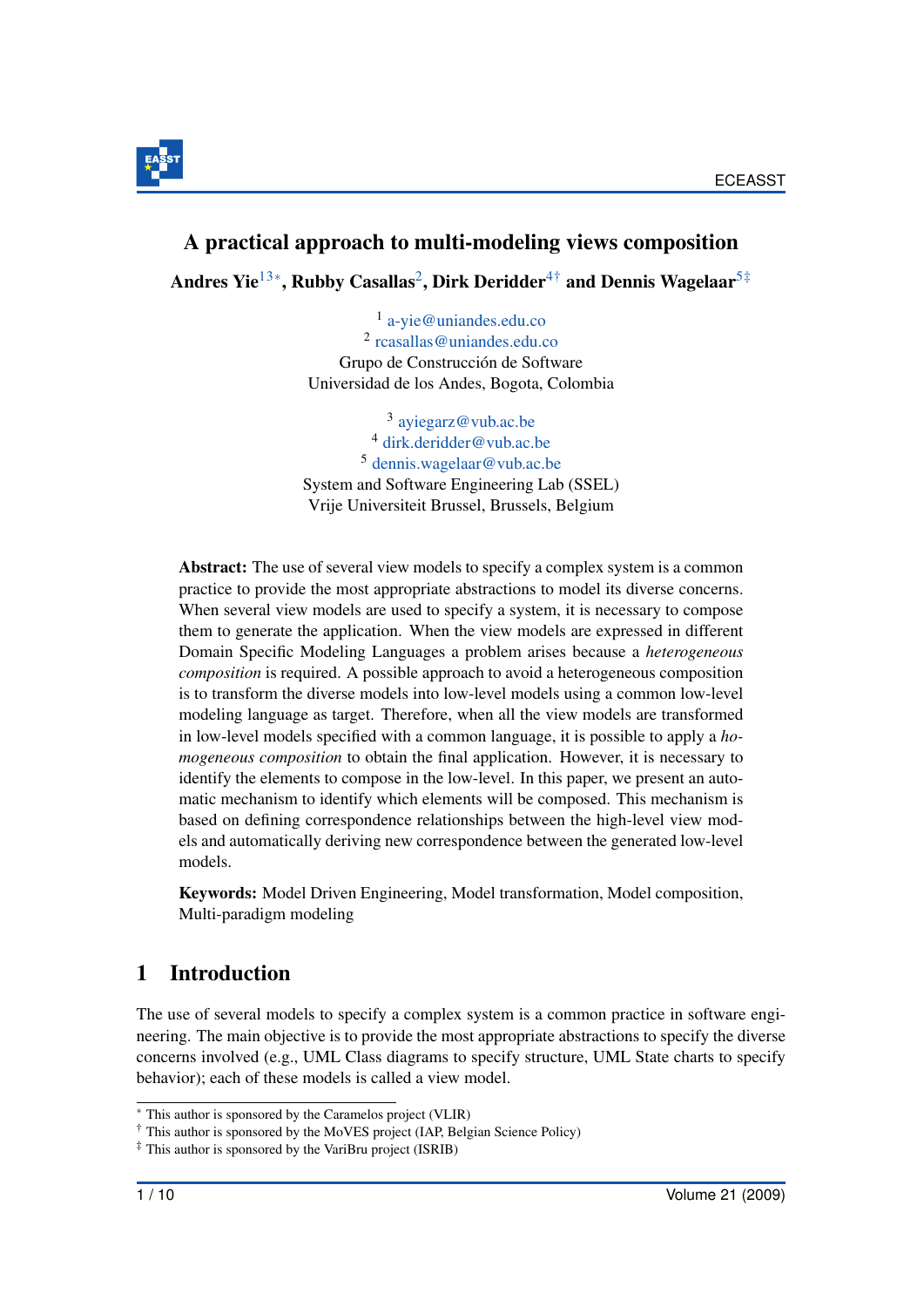

Some approaches use appropriate Domain Specific Modeling Languages (*DSMLs*) trying to reduce the gap between the problem and the solution domains. The use of several DSMLs helps experts to express the system specifications. Having the correct DSML for each concern reduces the accidental complexities introduced while specifying it using a unsuitable language. For instance, a web application can be specified by means of diverse view models such as data, navigation and presentation models [\[CD08\]](#page-10-0). Each view model is expressed with an appropriate DSML, for example a Presentation DSML to express the presentation view model using concepts of the presentation domain, such as *dialogs*, *fields*, *buttons*, etc.

One of the main goals of Model Driven Engineering (*MDE*) is to automatically generate applications from models. When several view models are used to specify a system, it is necessary to compose them to generate the application. When the models are expressed in different DSMLs a problem arises because a *heterogeneous composition* is required (e.g., composition of a business entity from a business DSML and a secured resource from the security DSML). This means that it is necessary to have different composition mechanism for every pair of DSMLs. A possible approach to avoid a heterogeneous composition is to transform the diverse models into low-level models using a common low-level modeling language. Moreover, this common low-level modeling language can be a General-Purpose Language (GPL) to implement the application. Therefore, when all the view models are transformed in low-level models specified with a common language, it is possible to apply a *homogeneous composition* (e.g., composition of two Classes) for the complete set of models. A similar strategy is presented in [\[Van00\]](#page-10-1), where a common low-level formalism is used to bring together several specification defined in different formalisms.

Additionally, in order to compose two models it is necessary to identify *what* elements will be composed. Sometimes, it is enough to use the signature of the corresponding elements, but when it is required more flexibility, it is necessary to establish correspondence relationships between the elements to compose [\[BBD](#page-10-2)+06]. These relationships can be defined in a *Correspondence Model* (*CM*) that contains the links between elements to compose.

However, when the different high-level models are transformed into a common low-level language it is necessary to derive the correspondence relationships between the generated low-level models. These correspondence relationships identify the elements that actually will be composed in the low-level models.

In this paper we present a practical approach to compose multi-modeling views. This approach uses transformation chains (TC)  $<sup>1</sup>$  $<sup>1</sup>$  $<sup>1</sup>$  to bring two high-level models specified in different DSML</sup> into a low-level common language. Additionally, the correspondence links defined between the high-level models are used to derive a low-level correspondence links which identify which are the actual low-level elements to compose. In order to obtain the low-level CM our approach generates traces to identify the target sets of elements in the generated low-level models. Using these traces it is possible to identify if a target set is generated from an element that belongs to a correspondence relationship. Additionally, we use a *Derivation Model (DM)* which contains constraints that allows us to find the match between the generated elements, discarding *incompatible* ones. Finally, a common composition mechanism is used to integrate the elements of

<span id="page-2-0"></span> $\overline{1}$  A transformation chain (TC) is a sequence of transformation steps that converts the high-level model, which is rooted in the problem domain, into a low-level model, which is rooted in the solution domain.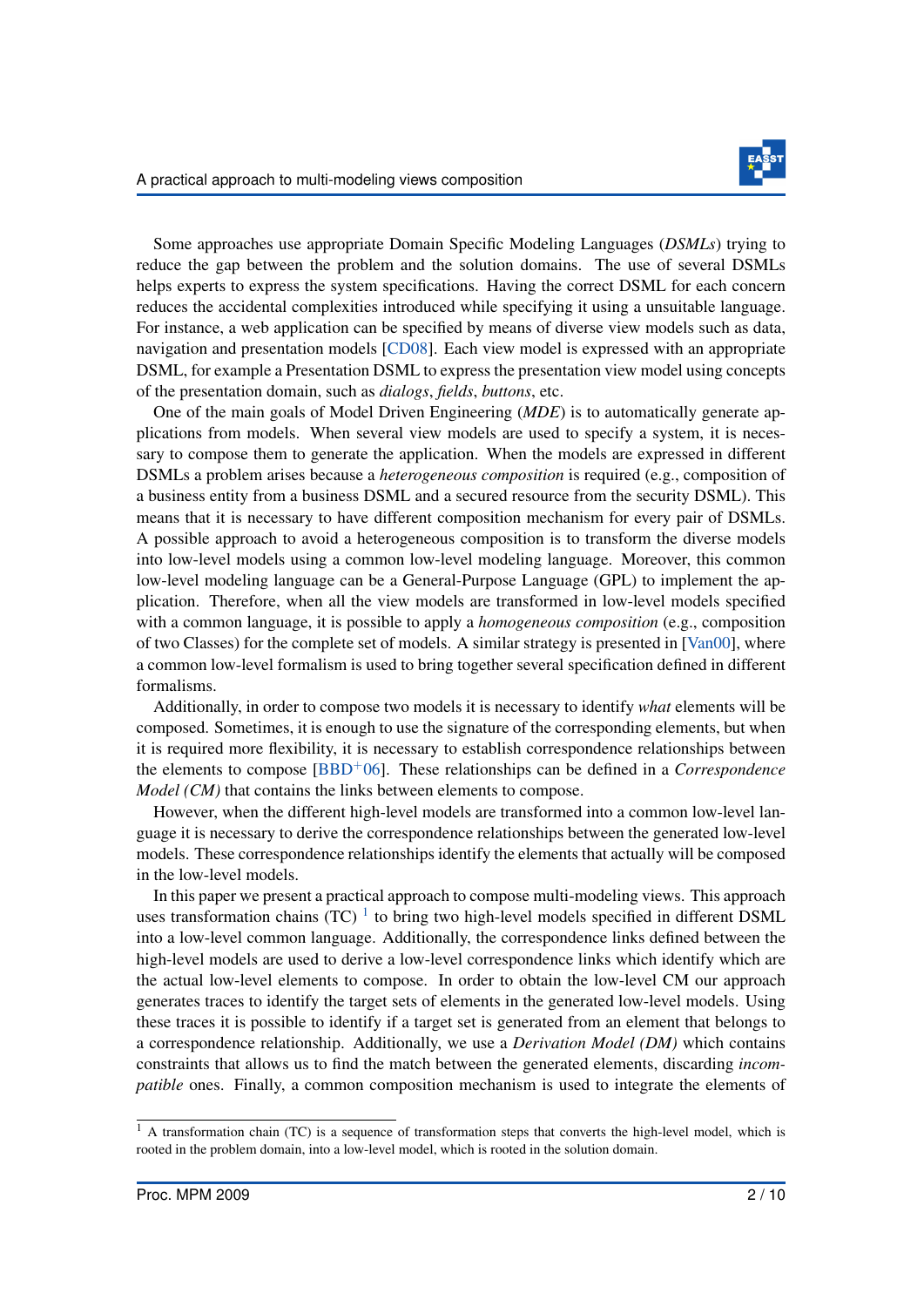

each low-level model.

The structure of the paper is as follows: the next section presents an example that is used to illustrate the proposed solution. Section 3 describes the problem that we tackle. In Section 4 an overview of our solution is presented. Section 5 details how we derive a low-level CM. This low-level CM is used in Section 6 to execute the actual composition. Finally, the related works are presented in Section 7, and Section 8 presents the conclusions of our work.

# 2 Illustrative example

We use as case study a simplification of an MDE implementation where web applications based on components and their security are modeled using two independent view models. These two high-level models are specified using two different DSML. The main objective of the first DSML is to specify the core functionality model using business concepts. The objective of the second DSML is to specify the authorization policies of the application. In this section both DSMLs are presented.

### 2.1 Business modeling language

The three main elements in a DSML are: 1) The *abstract syntax* where the different terms of the language are defined. Usually the abstract syntax is defined in a metamodel. 2) the *concrete syntax* contains the textual or visual representation of a language. 3) The *semantics* of the language that is the actual meaning of each concept and possible sentence in the language.

As it was stated before, the first language is used to specify the main functionality of an application using concepts such as *Entity*, *Attributes* and *Services*. Figure [1\(a\)](#page-4-0) presents an extract of the metamodel of the Business modeling language. The main concept of this metamodel is *Entity*, which represents business entities of the application, such as *Project* or *Item*. An *Entity* has *Attributes*, *Relationships* and *Services*. Using this language we modeled a web based change management application called *Changeset*. The business view model of *Changeset* represents a software project with items that belong to the project and changes that could be requested for them. *Project, Item* and *ChangeRequest* are concepts conform to the *Entity* concept. In Figure  $1(b)$  an extract of the business model of *Changeset* is presented<sup>[2](#page-3-0)</sup>.

### 2.2 Security modeling language

We define a Security language using the SecureUML metamodel defined by Lodderstedt et al. in [\[LBD02\]](#page-10-3), which in turn is based on the Role Based Access Control (RBAC) model. Figure [2](#page-4-2) shows the metamodel, where the main elements are *Users* and *Groups*. A *Role* can perform a set of *Actions* on a *Resource* and it can be assigned to *Users* or *Groups*. The *Actions* are grouped as a *Permission*. *Resource* and *Action* are abstract concepts and it is necessary to extend them to include the resources and the actions to be protected. In our case study, we extend the concept *Resource* with *EntityResource*, *AttributeResource* and *ServiceResource*. Additionally, the concept *Action* is extended to define every action that can be protected in the extended resources..

<span id="page-3-0"></span> $\overline{2}$  We use the UML/Stereotypes concrete syntax as a common representation for the presented models.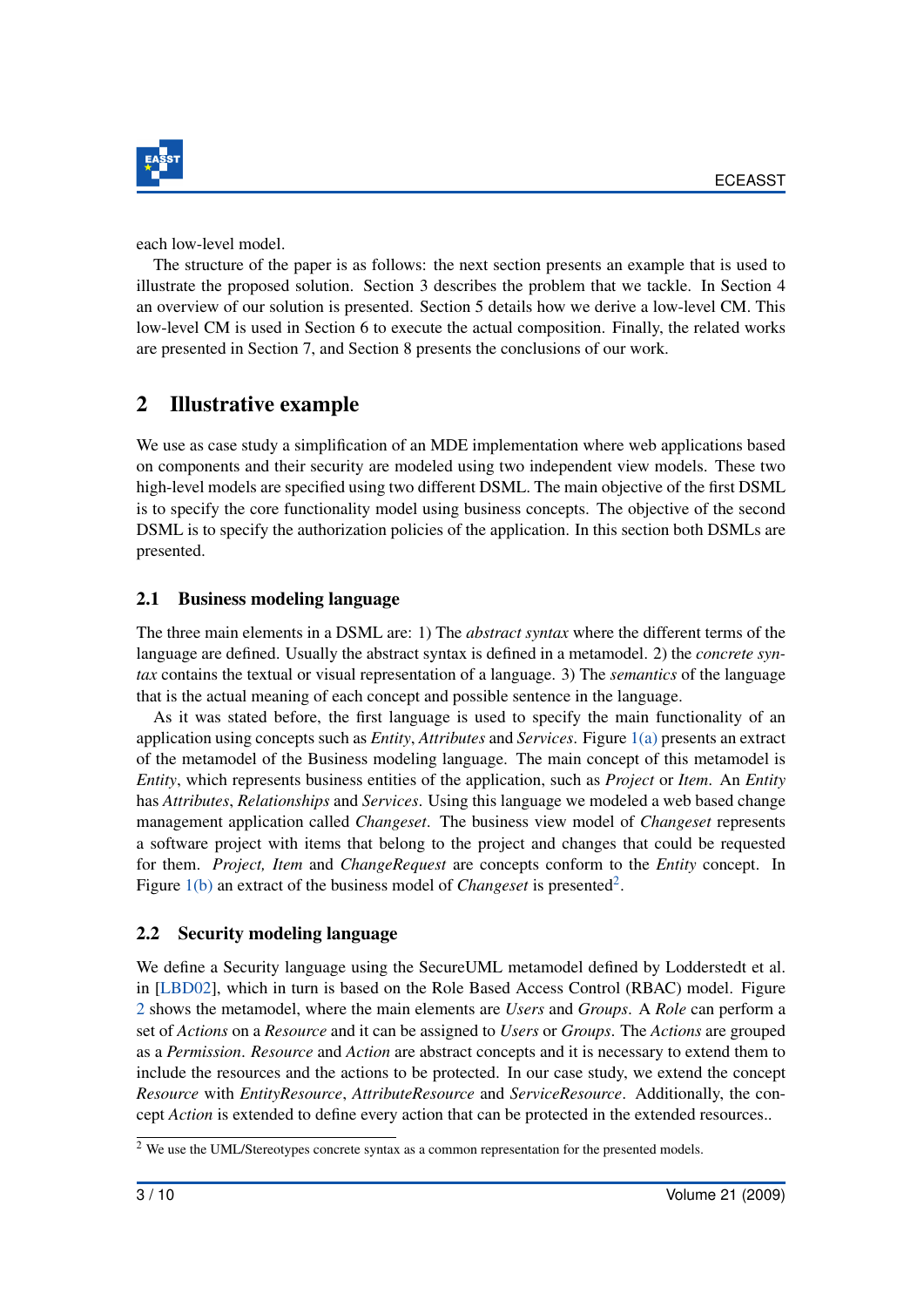

<span id="page-4-0"></span>

<span id="page-4-1"></span>Figure 1: Business Metamodel (*MMbus*) and Model (*Mbus*)

<span id="page-4-2"></span>

Figure 2: High-level Security Metamodel (*MMsec*)

For instance, the security model *(Msec)* for *Changeset* has two roles *User* and *Manager*. The role *User* has a permission over *Read* actions on the EntityResource *Project*. This means that a *User* can read the information about a *Project*, but he cannot change it. The role *Manager* inherits *User* permissions and adds *Create*, *Update*, and *Delete* actions on *Project* and *Execute* action on the *Project.cancel()* ServiceResource. These *Permissions* mean that a *Manager* can read, and change the information of a *Project*.

# 3 Problem: Composing multi-modeling views

When a complex system is specified using several view models, it is necessary to compose them to obtain the required application. Nevertheless, before performing the composition it is necessary to identify the elements that will be composed. In order to identify those elements we use a CM. As defined in  $[BBD<sup>+</sup>06]$  $[BBD<sup>+</sup>06]$  a CM is a model that explicitly describes the relationships between elements of different models. Furthermore, the CM is the definition of *what* to compose, which elements, described in the models, will be composed. At the high-level of abstraction, the CM model is constructed manually by the modeler.

### 3.1 High-level Correspondence Model (*CMhigh*−*level*)

We align the two high-level models using a CM which relates the elements to be composed. For example, in figure [3](#page-5-0) the application model (*Mbus*) contains the entity *Project* and the security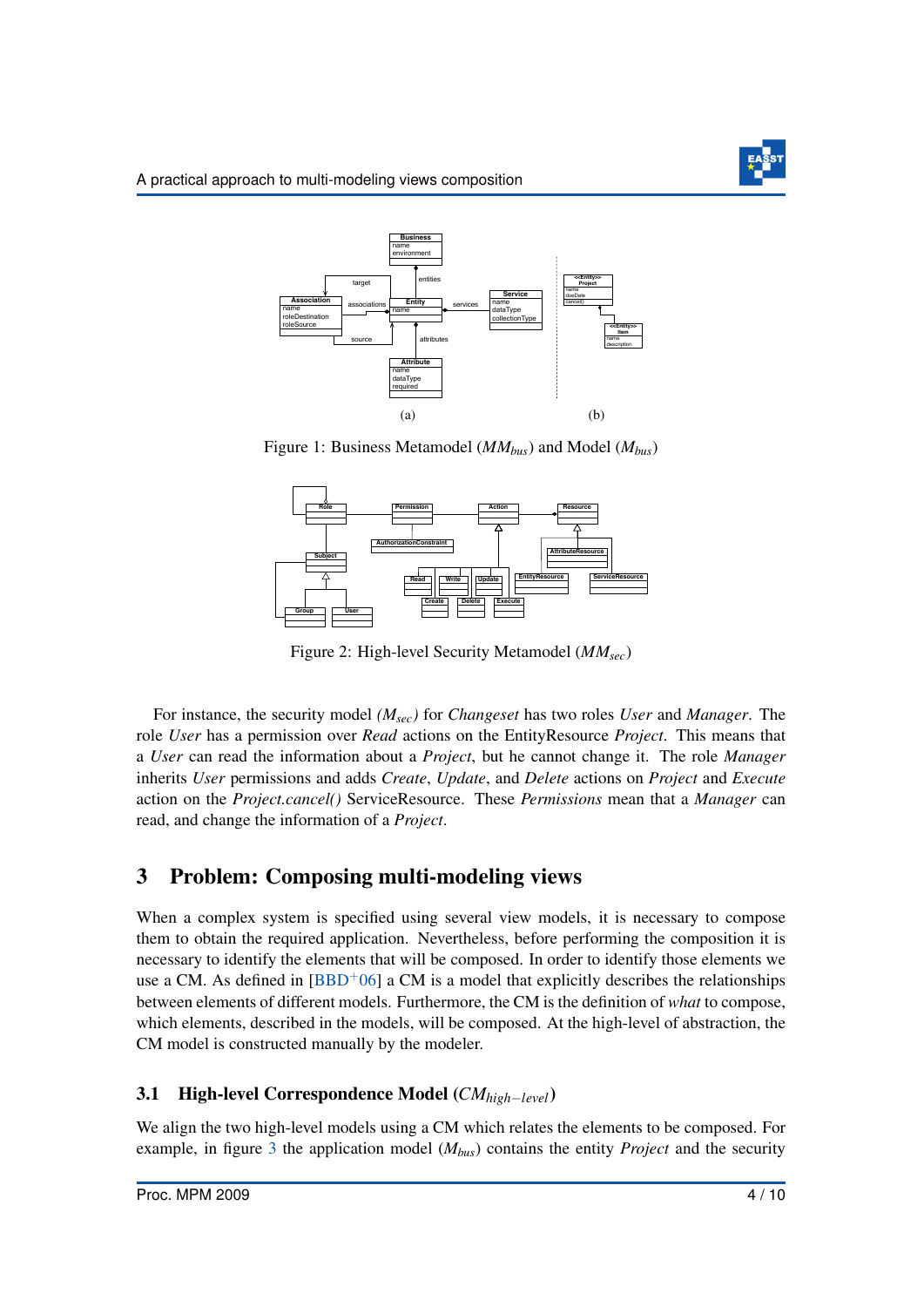

<span id="page-5-0"></span>model (*Msec*) contains the resource *Project* that needs to be protected. The CM between both models *CMhigh*−*level* represented in the figure as black lines with circles in their ends, contains a relationship with links to the entity *Project* and the resource *Project*. Additionally, the Attribute *dueDate* is related in the CM to the AttributeResource *dueDate*. The modeler creates these correspondence links because he knows the meaning of the relationships between elements.



Figure 3: High-level View Models.

### 3.2 Heterogeneous composition

A heterogeneous composition is the integration of two models expressed in two different languages. This means that is necessary to define the compositional semantic for every pair of concepts in both languages. In our case, to compose the business view model and the security view model will be a heterogeneous composition. For instance, if we have the concept *Entity* that belongs to a Business modeling language, and the concept *Resource* that belongs to a Security modeling language, it is necessary to define what it means to compose them, e.g., if every *Service* and *Attribute* of the *Entity* will be protected too. Similarly, if a third language is added, it will be necessary to define a composition semantic for each pair of languages, increasing to the complexity of implementing a multi-view solution.

Our strategy is to avoid the heterogeneous composition transforming each view model into a low-level model defined using a common modeling language. After the composition we perform a composition between homogeneous concepts, for instance, to compose two *Classes*. Therefore, if the complete set of view-models is transformed in to a common low-level language, a homogeneous composition can be applied. However, a new problem appears: how to identify the element to compose in the low-level models. In other words, how to derivate the CM between the low-level models.

# 4 Approach overview

The overall approach is to transform both high-level models into low-level models that conform to the same existing metamodel (e,g,. Java metamodel), or conform to an extension of it. We align both high-level models by using a CM, which needs to be propagated through the complete transformation chains. The main challenge is to define a mechanism to automatically derive the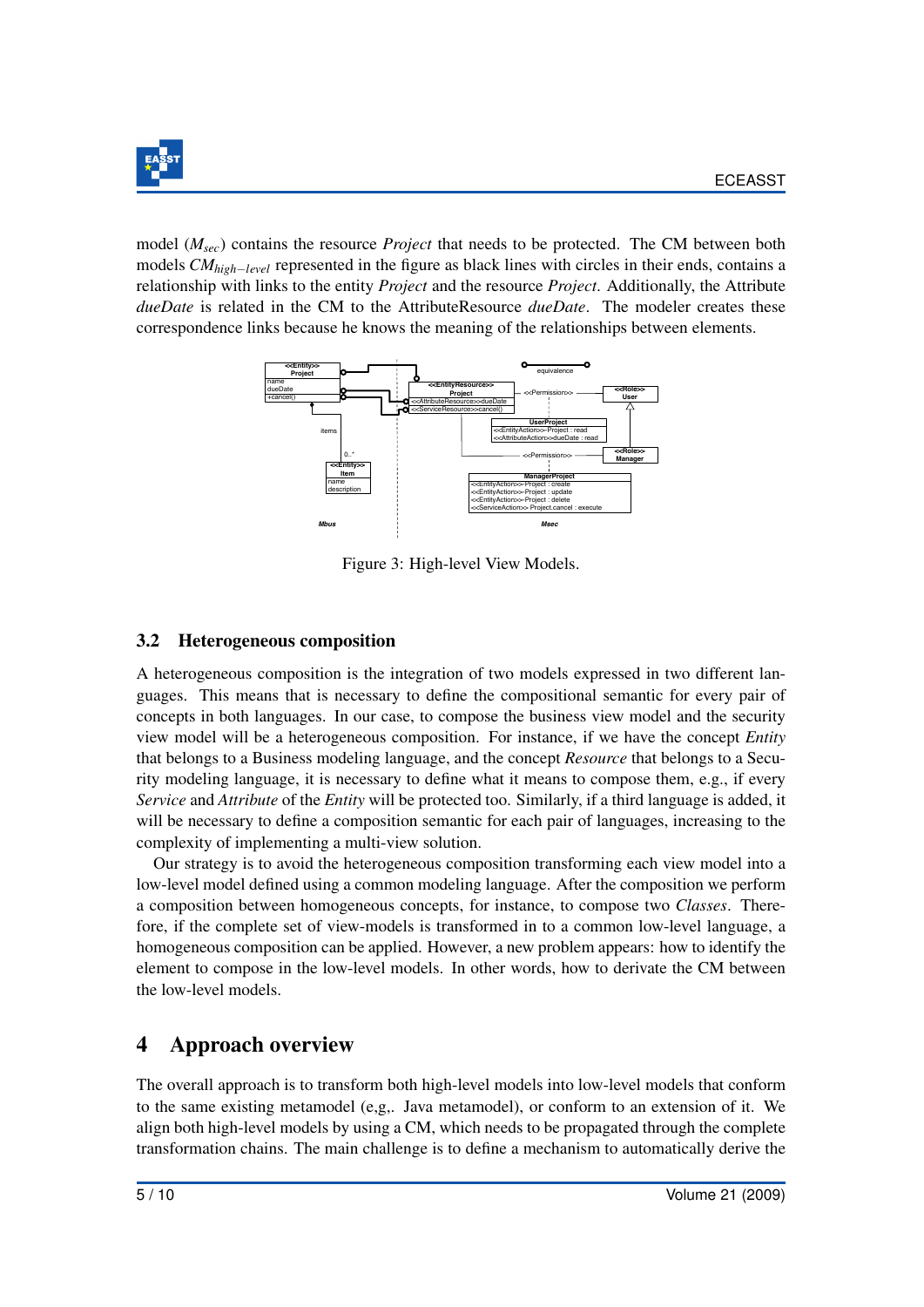

new correspondence relationships, having in mind that the TC increments the complexity of the models by adding elements at each step.

To derive a low-level CM it is necessary to trace back the elements of the low-level models and to check if they come from pairs of related elements in the high-level. With a trace model (*TM*) [\[ANRS06\]](#page-10-4) we determine the elements in both low-level models that come from a couple of related elements in the high-level. For instance, an *Attribute* in the business view model is transformed in the low-level model into: an *Attribute*, a *GetterMethod* and a *SetterMethod*. In the security model a *ResourceAttribute* with a *ReadPermission* is transformed in the low-level security model into: a private *Attribute* and an annotated *ReadMethod*. Therefore, we have to trace back all these low-level elements and verify that the high-level source element (e.g., *Attribute*) from which they originate, is related with a correspondence relationship to the highlevel concern-specific element (e.g., *ResourceAttribute*).

Once, we establish which elements in the low-level models came from a pair of correspondent elements in the high-level models, we have to relate them by identifying the *correct match* for each one. For instance, a *GetterMethod* (in the low-level application model) can be related to a *ReadMethod* (in the low-level security model) but not to a *WriteMethod*. The modeler has to specify constraints, to avoid erroneous correspondences. A constraint is a relationship between two metaclasses that defines if the correspondence link between concepts that conform to them can be established or not. In our solution this set of constraints is called a Derivation Model (*DM*). This approach is presented too in the context of transformation chain evolution [\[YCWD09\]](#page-10-5).

Figure [4](#page-6-0) presents the general schema of our approach. In the left, the business view model is transformed into a Java model ( $MM_{bus}$ ,  $M_{bus}$ ,  $MM_{java}$ ,  $M_{java}$ ,  $T_1$ )<sup>[3](#page-6-1)</sup>. In the right the security view model is transformed into a Java model too (*MMsec*, *Msec*, *MMsec*−*java*, *Msec*−*java*, *T*2). *CMhigh*−*level* is the high-level correspondence model that aligns the two high-level models. *TM<sup>A</sup>* and *TM<sup>S</sup>* are the trace models that relate the high-level models with the low-level models. The DM relates the low-level metamodels with constrains between their metaclasses. The DM is used to generate the transformation *T*3, that uses the trace models and the *CMhigh*−*level* to generate the *CMlow*−*level*.

<span id="page-6-0"></span>

Figure 4: General Schema

Finally, the low-level models are composed and transformed into code by the original modelto-text transformation  $(G_1)$ .

<span id="page-6-1"></span><sup>&</sup>lt;sup>3</sup>  $MM$  = Metamodel,  $M$  = Model,  $T$  = Transformation Chain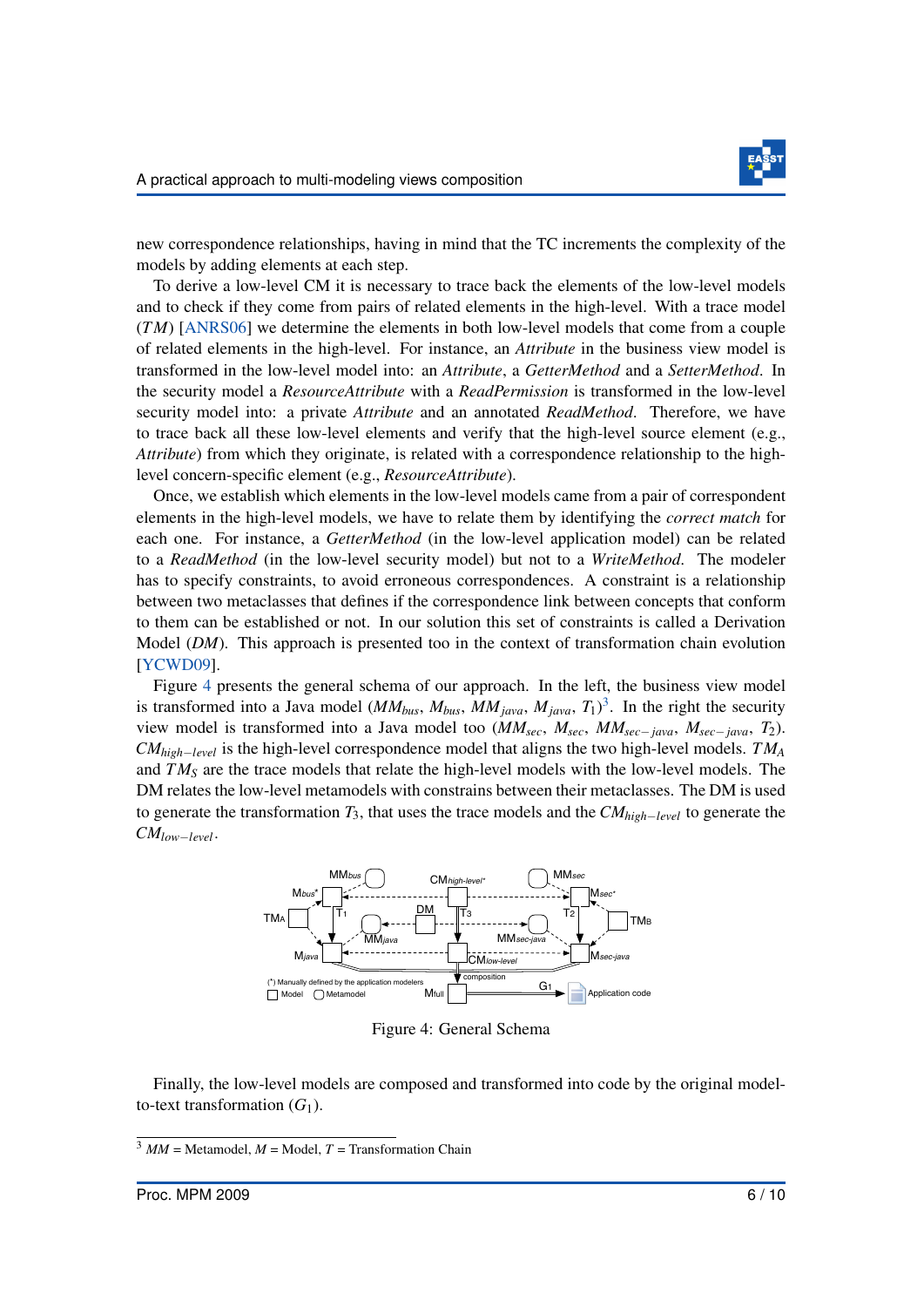

# 5 Derivation of Correspondence Model

To implement our strategy, low-level correspondence relationships have to be derived automatically. The transformation  $(T_3)$ , produces the low-level CM.

### 5.1 Derivation

Two elements *a'* and *b'*, from application and security models respectively, will have a correspondence relationship if: 1) There is a CM relationship at the higher level between *a* and *b*, where  $a'$  was produced from  $a$  by  $T_1$ , and  $b'$  was produced from  $b$  by  $T_2$ . 2) The metaclasses  $ma'$ and  $mb'$  where  $a'$  conforms to  $ma'$  and  $b'$  conforms to  $mb'$ , allow for correspondence relationship between their instances. Intuitively, the first condition establishes that elements  $a'$  and  $b'$  trace back to a pair of elements that have a high-level correspondence relationship between them. The second condition means that the metaclasses ma' and mb' are the same metaclass or extensions of the same one. Therefore, it is permitted to define correspondence links between their instances and finally to compose them. If both conditions are satisfied for an element  $a'$  and  $b'$ ,  $T_3$  will produce a correspondence link between  $a'$  and  $b'$ .

In figure [5,](#page-7-0) a correspondence link is created between the GetterMethod *getDueDate* in *Mjava* and the annotated ReadMethod *readDueDate* in *Msec*−*java* because they satisfy both conditions. First, *getDueDate* traces back to the Attribute *dueDate* in *Mbus* when *T*1, transformed it and *read-DueDate* trace back to the AttributeResource *dueDate* in  $M_{sec}$  when  $T_2$  transformed it. Additionally, the Attribute *dueDate* and the AttributeResource *dueDate* were related by the high-level CM (*CMhigh*−*level*). Second, the GetterMethod and ReadMethod the metaclasses are allowed to be related. However, is not possible to create a correspondence link between the SetterMethod *setDueDate* and the annotated ReadMethod *readDueDate* because these metaclasses do not have a constraint that allows to relate them.

<span id="page-7-0"></span>

Figure 5: Detailed schema

### 5.2 Traceability

When *T*<sup>1</sup> is applied to the Attribute *dueDate*, it is transformed into the Attribute *dueDate*, the GetterMethod *getDueDate* and the SetterMethod *setDueDate*. In order to make this information available to *T*3, we generate trace links between output elements and input elements. The same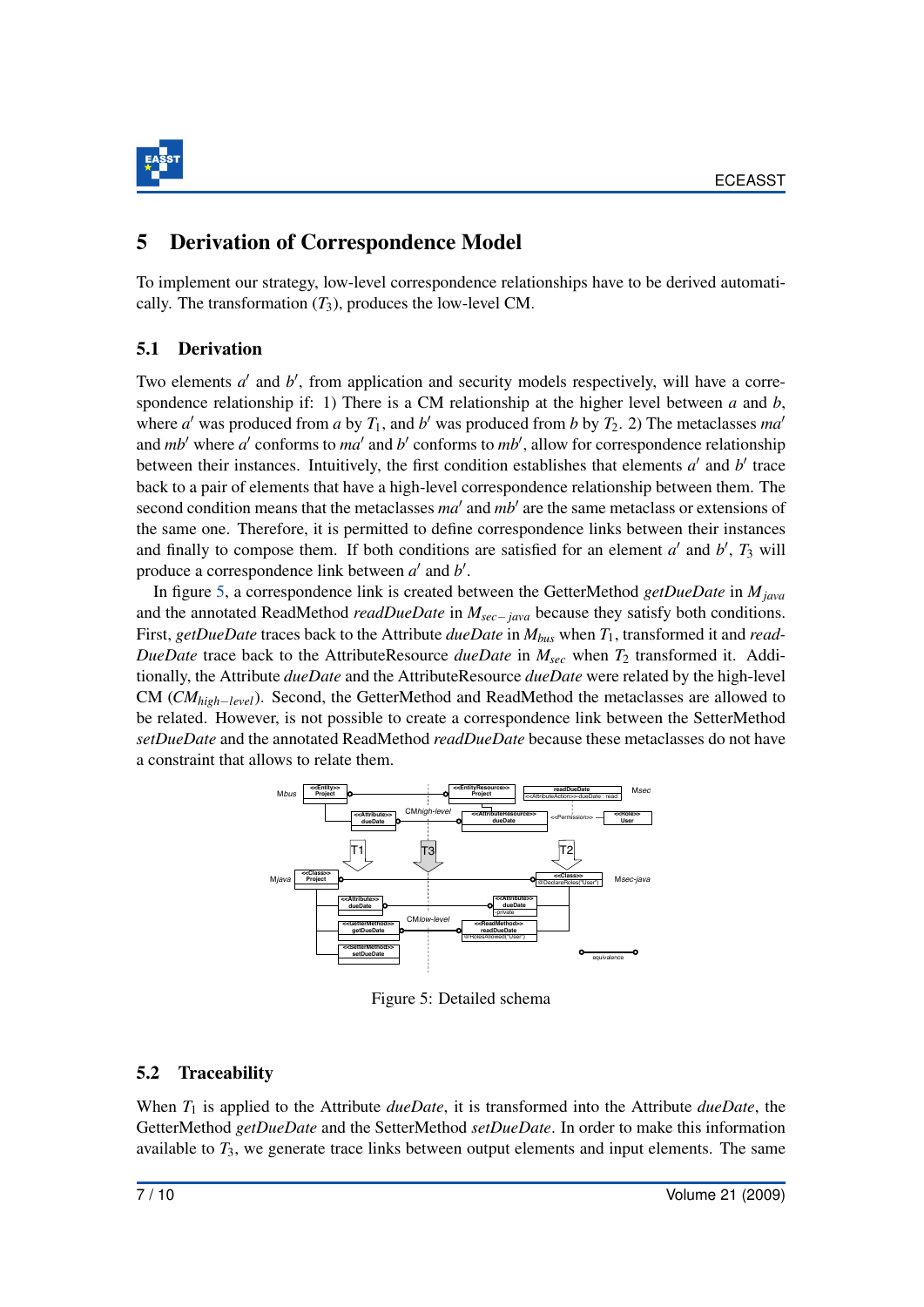

happens in the  $T_2$  side,  $T_3$  needs to know if the ReadMethod traces back to a related AttributeResource. Once  $T_1$  and  $T_2$  are executed, two tracing models are generated ( $T M_A$  and  $T M_S$ ). With these two tracing links, *T*<sup>3</sup> can find the elements in both lower-level models that trace back to the pair of related elements in both higher-level models.

We generate a tracing model when each transformation (i.e.,  $T_1$  and  $T_2$ ) is executed. This model conforms to a Traceability Metamodel and it has links between every source element and its target elements.

#### 5.3 Derivation Model

The modeler has to define a Derivation Model (*DM*) to make explicit if the instances of two metaclasses are allowed or not to be related by a correspondence link. In the same way, the modeler has to decide about the propagation of the compatibility relationships. If two metaclasses are compatible, are their submetaclasses compatible too? Are the composites compatibles too?

We have defined different types of constraints in the Derivation Metamodel. These types are: *Inheritable constraint* (to allow submetaclasses), *Final constraint* (to reject submetaclasses), *Incompatible constraint* (to explicitly reject two metaclasses, and *Composition constraint* (to allow composites). Due to space restrictions the details of the semantics of these constraints are out of the scope of this paper.

#### 5.4 Generating the CM Transformation

*T*<sup>3</sup> receives as input the high-level CM, but *T*<sup>3</sup> cannot use the DM as input. The DM is defined at metamodel level and a transformation rule only receives models as inputs. Therefore, it is necessary to express the constraints as part of the transformation rules. For this reason we, use a High-Order Transformation (HOT) that receives the DM as input and produces *T*3.

In our case study, the GetterMethod *getDueDate* in the application side can be connected to the ReadMethod *readDueDate*, because the metaclasses GetterMethod and ReadMethod are compatible. As it was presented before, there is a constraint that allows these two elements to be connected. The case of GetterMethod and WriteMethod is clear that they are incompatible metaclasses and a correspondence link cannot be defined between their instances. In this way it is possible to relate only the compatible pairs of elements and not every generated element in each side.

### 6 Composition

The final step is to compose both low-level models to obtain a complete low-level model of the application. In this composition, the generated CM (*CMlow*−*level*) is an essential input. This model has the information of *what* will be composed. In *Changeset*, the Classes in the application low-level model (*Mjava*) will be composed with the annotated Classes in the security low-level model (*Msec*−*java*), the Attributes in (*Mjava*) with the private Attributes in (*Msec*−*java*), and the Methods in (*Mjava*) with the annotated methods in (*Msec*−*java*). By using the correspondence links it is possible to identify every pair of elements to be composed. To do the actual composition we use a mechanism based on the *UML Package Merge* [\[DDZ08\]](#page-10-6).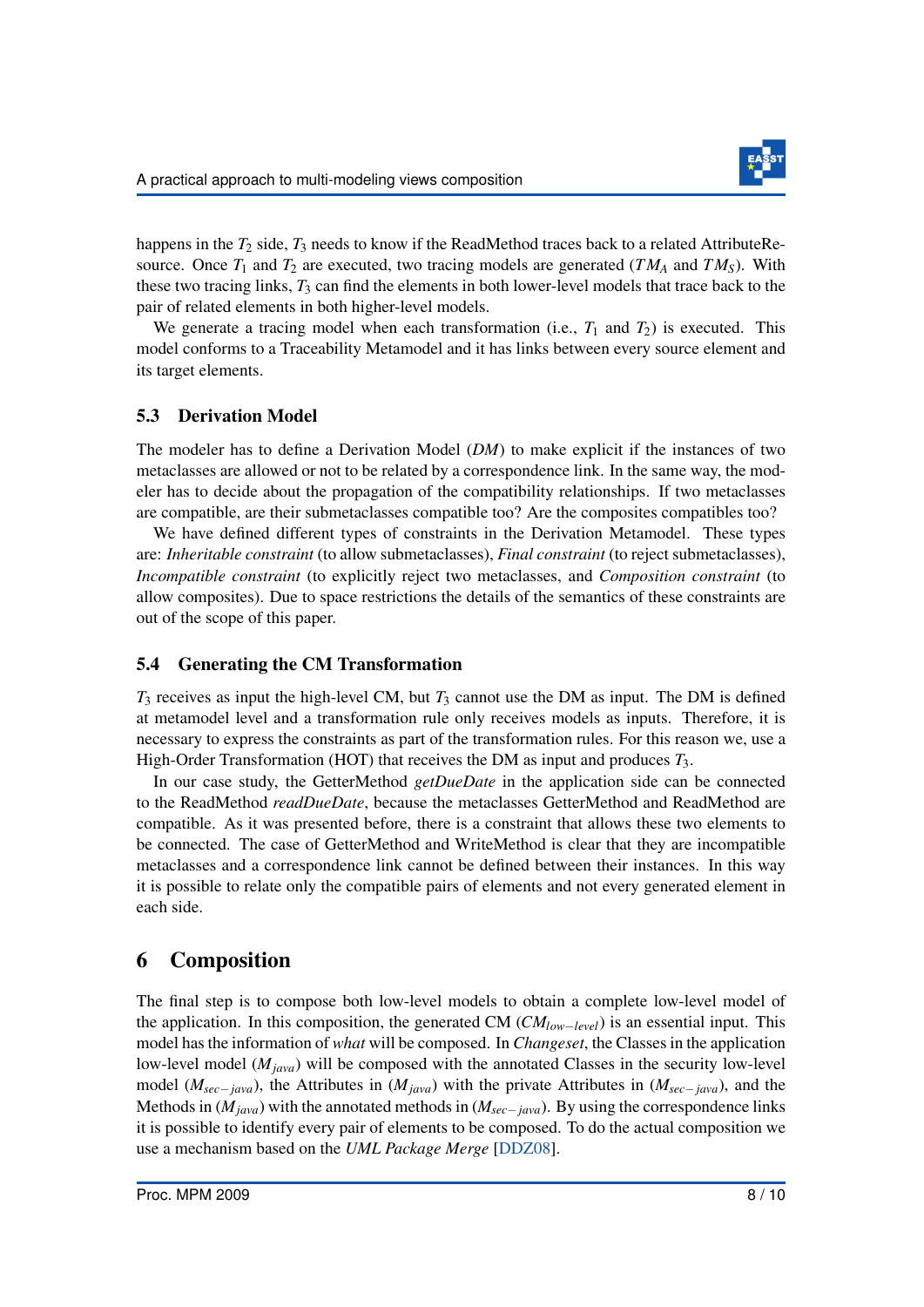

### 7 Related work

In our approach we integrate several of the ideas presented in the following works. These ideas help us to model the application and its concerns in independent models and delay the composition to the lower-level of abstraction where a heterogeneous composition is performed.

Following the multi-modeling principle, Cicchetti and Di Ruscio present in [\[CD08\]](#page-10-0) a proposal for modeling a web application using three independent models: a data model, a composition model, and a navigation model. A weaving model (correspondence model) is defined between the data model and the composition model, and an additional weaving is defined between the composition model and the navigation model. These three models are composed using the CMs into a high-level model. This high-level model conforms to a platform independent web metamodel, such as WebML or Webile. These web modeling languages try to integrate all the required concepts for web application modeling in a common metamodel. However, this research does not try to generate the final application code, only the complete high-level model. Nevertheless, it is not always possible to find a common high-level metamodel that includes all the required concepts of the different concerns to model an application. In our research, we want to bring the independent models to the lowest-level taking advantage of the reduced semantic gap between the metamodels at this level and the models richer in implementation details.

In [\[CD06\]](#page-10-7), Cibran et al. present an approach to define business rules on an application as aspects. The business rules are modeled using a DSML. The relationships between the business rules and the application are defined using a connection DSML. This DSML abstracts the different patterns of how the business rules are connected with the application code. This connection language can be seen as a CM that relates two different models of the application. Both models are transformed to low-level models. The connections are also transformed and aspect code is generated from them. In our approach, using the DM and the HOT we automate the generation of the transformation that creates the relationships between the low-level models.

### 8 Conclusions

Our approach facilitates the modeling of different concerns using separated view models each one close to the problem domain. The different view models are aligned using correspondence relationships between their elements. These correspondence relationships explicitly capture the overlapping and dependencies among their elements. Additionally, our approach offers an automatic derivation mechanism to identify the elements to compose in the low-level models based on the correspondence relationships defined between the high-level models. With this mechanism, it is possible to maintain both models aligned from the high-level until the lowest-level through the transformation chain. This is the main difference of our work with other approaches where these relationships are only defined as an input, but not maintained during the transformation chain. As a result of delaying the actual composition to the lowest-level where all the models conform to the same metamodel or to an extension of it, it is possible to perform a homogeneous composition using a single composition mechanism.

We implemented the derivation mechanism and the composition mechanism using the Atlas Modeling Language (ATL) [\[JK06\]](#page-10-8) and in our current work we are exploring the modeling of